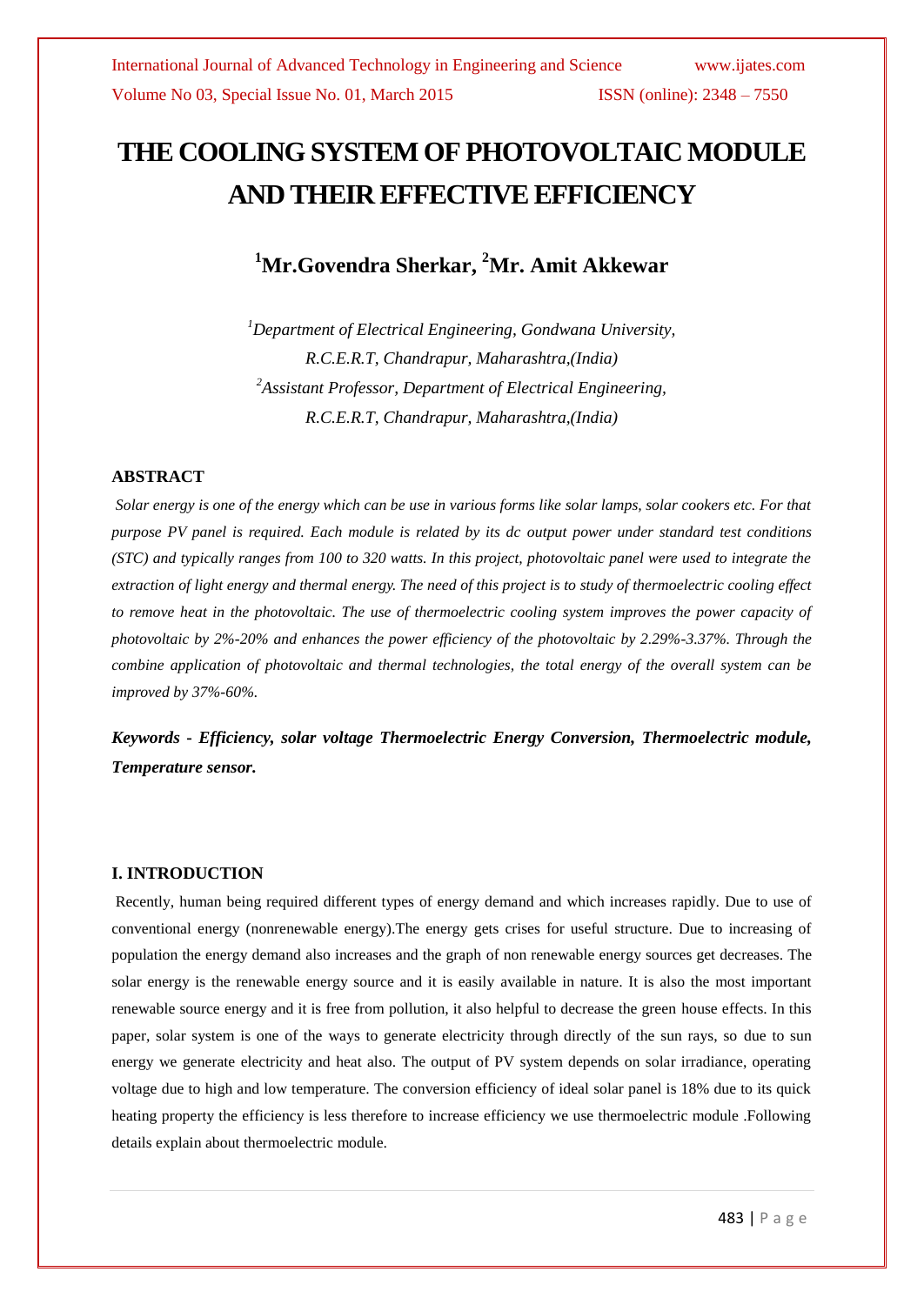#### **1.1. Peltier (Thermoelectric) History**

Early 19th century scientists, Thomas Seebeck and Jean Peltier, first discovered the phenomena that basis for the today's thermoelectric industry. Seebeck found that if you placed a temperature gradient across the junctions of two dissimilar conductors, Electrical current would flow to Peltier, on other hand, learned that passing current through two dissimilar electrical conductors, caused the heat to be either emitted or absorbed at the junction of materials. It was only after mid-20th Century advancements in Semiconductor technology; however, those practical applications for thermoelectric devices became feasible. With the modern techniques, we can now produce thermoelectric "modules" that deliver efficient solid state heat-pumping for both cooling and heating; many of these units can also be used to generate DC power at reduced efficiency. New and often elegant uses for thermoelectric continue to be developed each day.

#### **1.2. Peltier (Thermoelectric) Structure**

Heat absorbed at the cold junction is pumped to the hot junction at a rate proportional to carrier current passing through the circuit and the number of couple. The semiconductor materials are N and P type because either they have more electrons than necessary to complete a perfect molecular lattice structure (N-type) or not enough electrons to complete a lattice structure (P-type). The extra electrons in the N-type material and the holes left in the P-type material are called "carriers" and they are the agents that move the heat energy from the cold to the hot junction of the area. The heat absorbed at the cold junction is pumped to the hot junction at a rate proportional to carrier current passing through the circuit and the Number of couple. Good thermoelectric semiconductor materials such as bismuth telluride greatly impede conventional heat conduction from hot to cold area, and it provides an easy flow for the carriers. These materials have carriers with a capacity for transferring more heat.



#### **Fig.1: Peltier Structure**

#### **II. AN OVERVIEW OF PROPOSED WORK**

A new approach to thermoelectric power generation using large area of the pn junctions is presented. And which has higher efficiency and lower cost in compare to other methods of TE power generation. Initially, we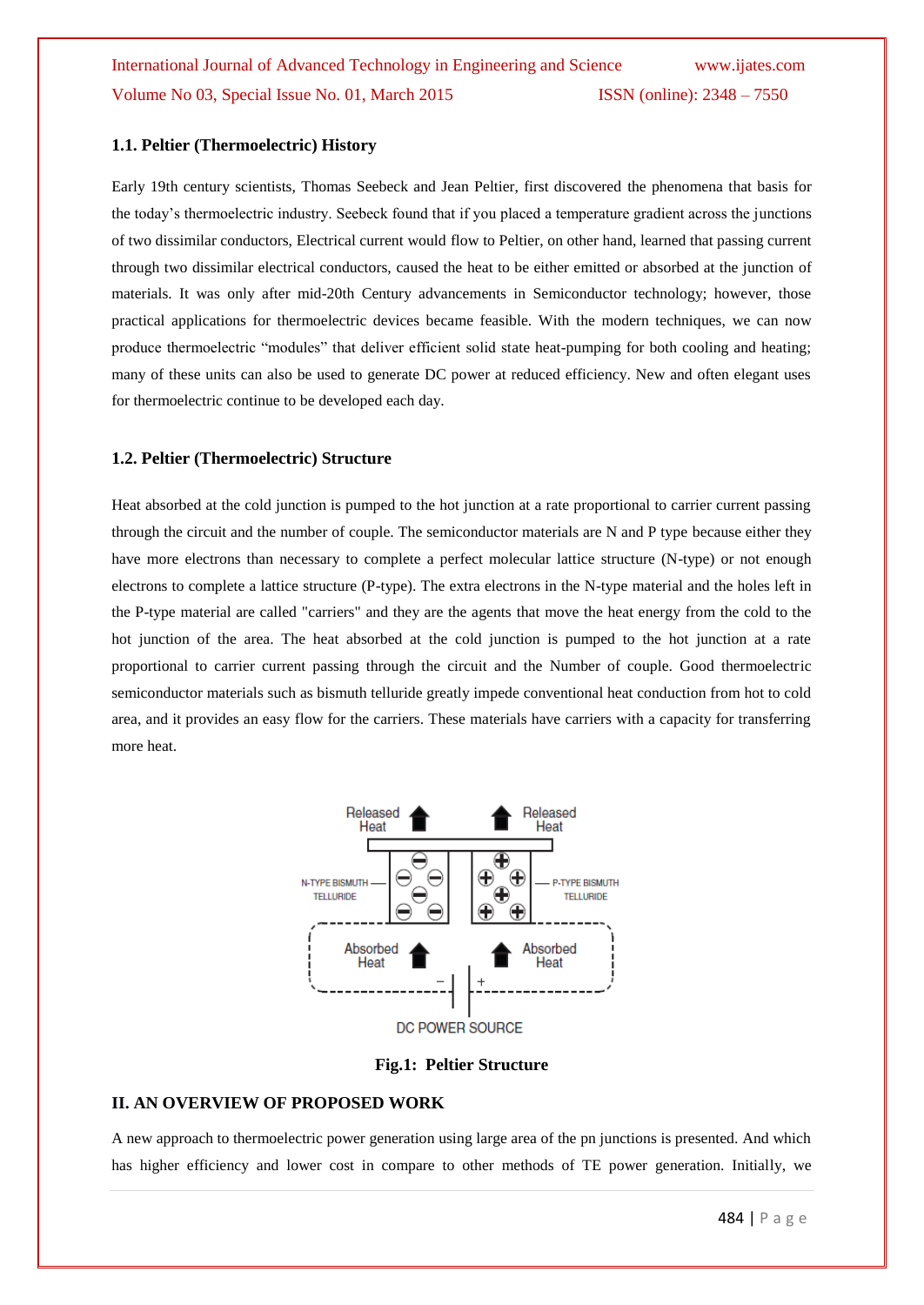investigate the effect of temperature on the efficiency of a conventional solar cell and also to calculate the overall efficiency of the system.

In this project, both hardware and software setups are used. The hardware setup consists of PV panel, peltier module, temperature sensor, ADC, microcontroller, relay and the LCD display. With the help of hardware setup observe the voltage drop at high temperature and low temperature and also observation of efficiency.

In the software setup, MATLAB software is used to understand the graphical nature of temperature by simulation. For that Embedded C programming is prefer to use.

The following steps to make a module:

- □ The hardware and software setup are used.
- $\Box$  Hardware setup consists of different components.
- $\Box$  Observe the voltage drop at high temperature and low temperature also.
- $\Box$  Observe efficiency of the system.

#### **2.1. Principle of Solar Energy Generation**

Solar panel convert light energy into electrical energy i.e. dc volt. Therefore we get dc volt from solar panel and solar charge controller control dc volt and current and given to battery for charging and solar charge control also give the output voltage to load.

#### **III. HARDWARE REQUIREMENT**

- THERMOELECTRIC MODULE
- MICROCONTROLLER IC 89C51
- TEMPERATURE SENSOR
- ADC IC
- RELAY
- LCD DISPLAY

#### **3.1. Peltier (Thermoelectric) Module**

The heat absorbed at the cold junction is pumped to hot junction at a rate proportional to carrier current passing through the circuit of the model. The semiconductor materials are N and P type because either they have more electrons than necessary to complete a perfect molecular lattice structure (N-type) or not enough electrons to complete a lattice structure (P-type). The extra electrons in the N-type material and the holes left in the P-type material are called "carriers" and they are the agents that move the heat energy from the cold to the hot junction of the area. The heat absorbed at the cold junction is pumped to the hot junction at a rate proportional to carrier current passing through the circuit and the Number of couple. Good thermoelectric semiconductor materials such as bismuth telluride greatly impede conventional heat conduction from hot to cold area, and it provides an easy flow for the carriers. These materials have carriers with a capacity for transferring more heat.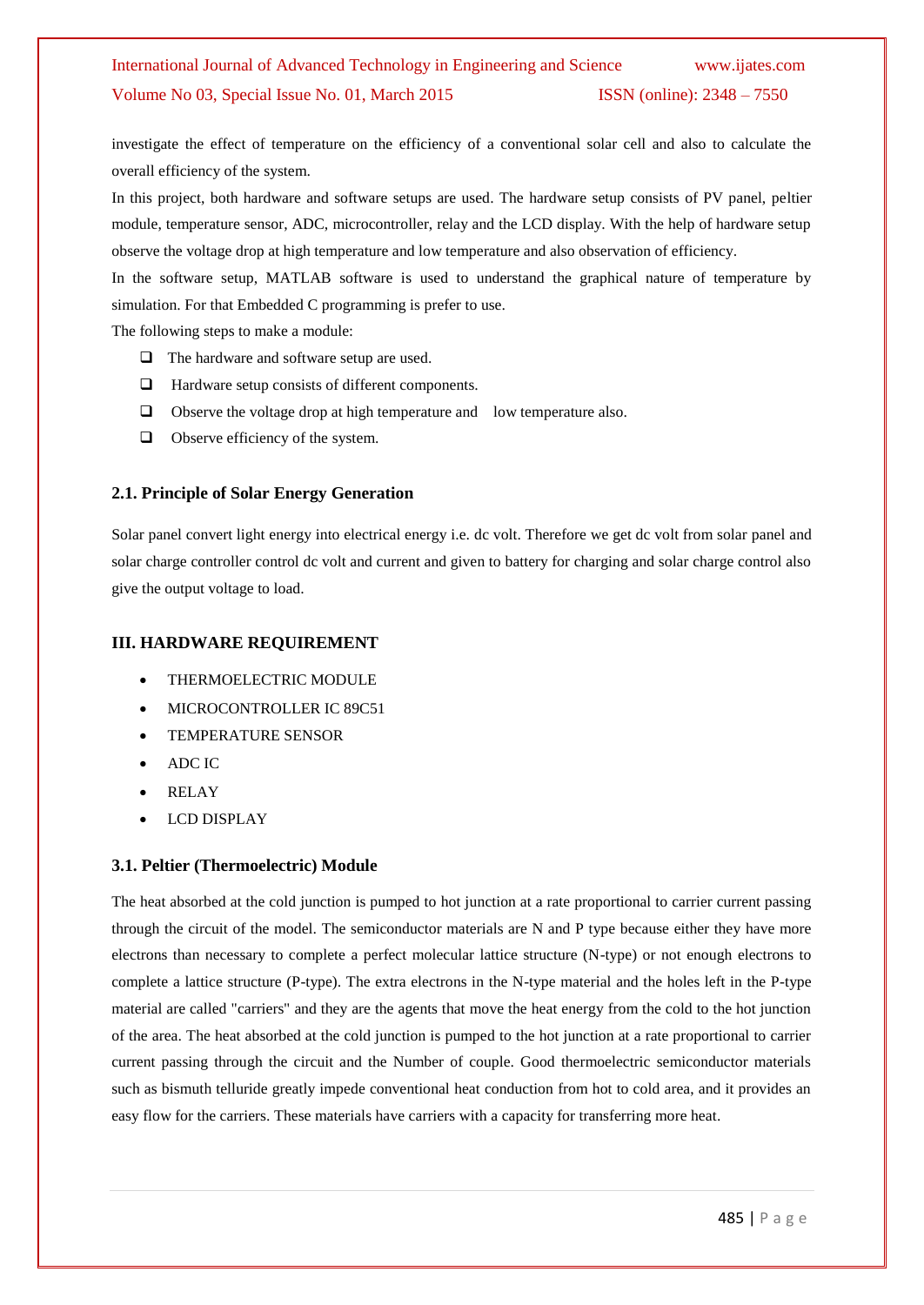The high performance of the thermoelectric coolers, produced allows us to increase the rate of cooling and reach a larger temperature difference in the relation to the environment. Thermoelectric coolers are optimized for source voltage 12V and perform high cooling as well heating at low power consumption.



**Fig. 2: Diagram Construction**

#### **3.2. Micro Controller (IC 89c51)**

Microcontroller is used to monitor heating and cooling inside the structure. It also controls the relay driver to change the mode (Heating mode or cooling mode).



**Fig. 3: Crystal Oscillator Circuit**

In the above circuit, the crystal oscillator that supplies frequency to trigger the logic gates in microcontroller. The oscillator to generate the 12MHz frequency in between pin no.18, 19 of microcontroller. The IC 89c51 also to controlle**d** the relay switch and giving signals to the LCD Display.

#### **3.3. Temperature Sensors (LM 35)**

In this system the temperature inside the aluminum cabinet is measured by using LM35 sensor whose output is given to microcontroller through ADC (0809) to interpret it into Celsius values. The general description includes the LM35 series are precision integrated-circuit temperature sensors and whose output voltage is linearly proportional to the Celsius (°C) temperature. The LM35 thus has an advantage over linear temperature sensors calibrated in  $\circ$  Kelvin, as the user is not required to subtract a large constant voltage from its output to obtain convenient Celsius(°C) scaling. The LM35 does not require any external calibration or trimming to provide typical accuracies of ±1⁄4°C at room temperature and ±3⁄4°C over a full −55 to +150°C temperature range. LM35's has low output impedance and linear output, and precise inherent calibration make interfacing to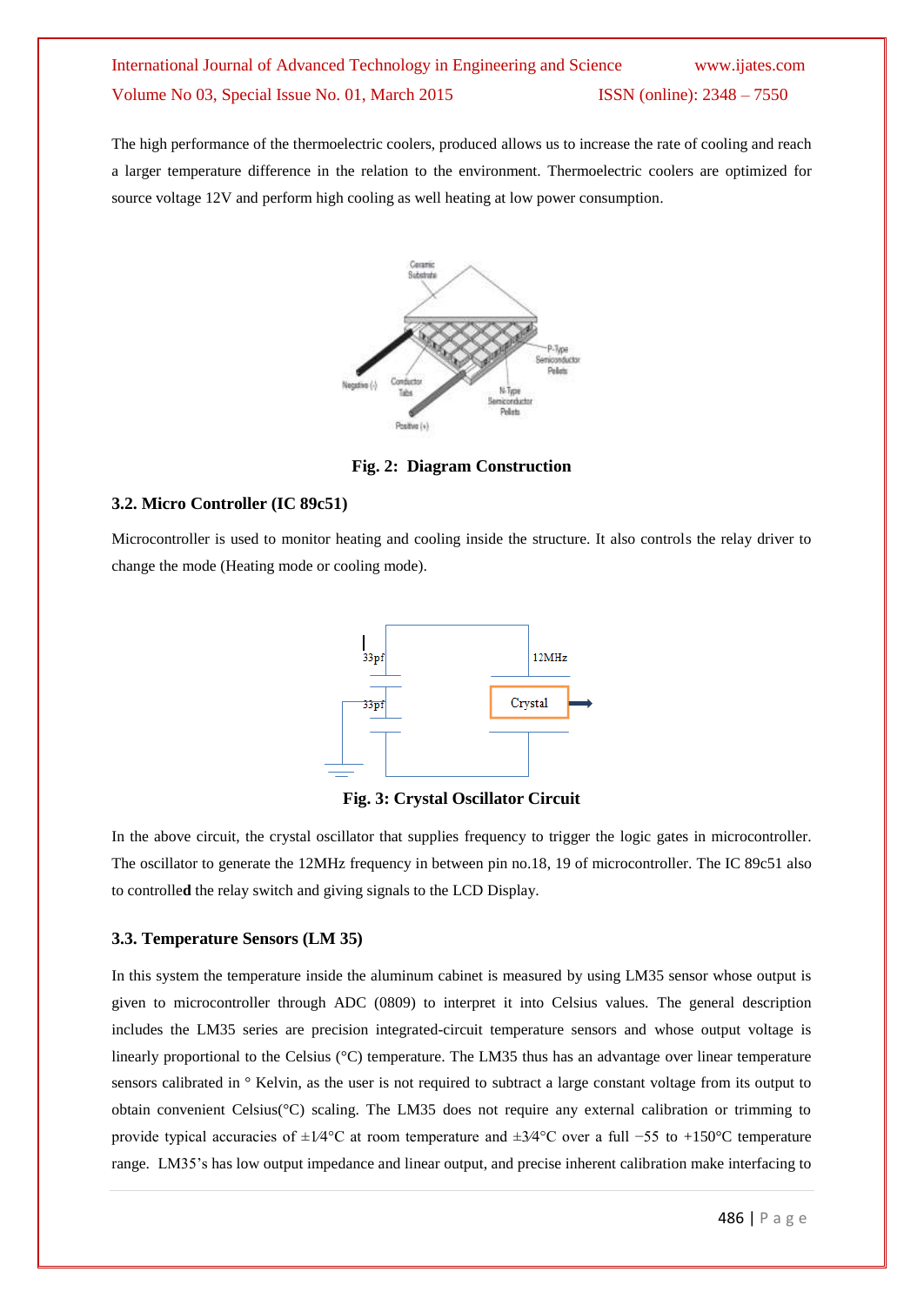readout or control circuitry especially easy. It can be used with the single power supplies, or with the plus and minus supplies. As it draws only 60 μA from this supply, and it has very low self-heating, less than 0.1°C (Celsius) in still air.



**Fig. 4: LM35DZ Circuit Diagram**

#### **3.4. Relay (10a, 24vdc)**

The Relay is used to reverse the supply to change the mode i.e. to switch form heating processes to cooling and vice versa. RW Series Relay covers switching capacity by 10A in spite of miniature size to comply with user's wide selection. It is used for the Domestic Appliances, in Office Machines, in Audio Equipment, and Coffee-Pots, Control units, etc..Hear the relay is used to the purpose of activation of the switch In this project the relay is used to controlled of the peltier module .If the temperature of panel will increase then the microcontroller fed the signal to the relay from ADC IC 0809 and relay will turn on and to start the peltier module for cooling purpose of panel.



**Fig. 5: Relay Circuit Diagram**

#### **3.5. LCD Display**

A liquid crystal display (commonly abbreviated LCD) is a thin, flat display device made up of any number of color or monochrome pixels arrayed in front of a light source or reflector.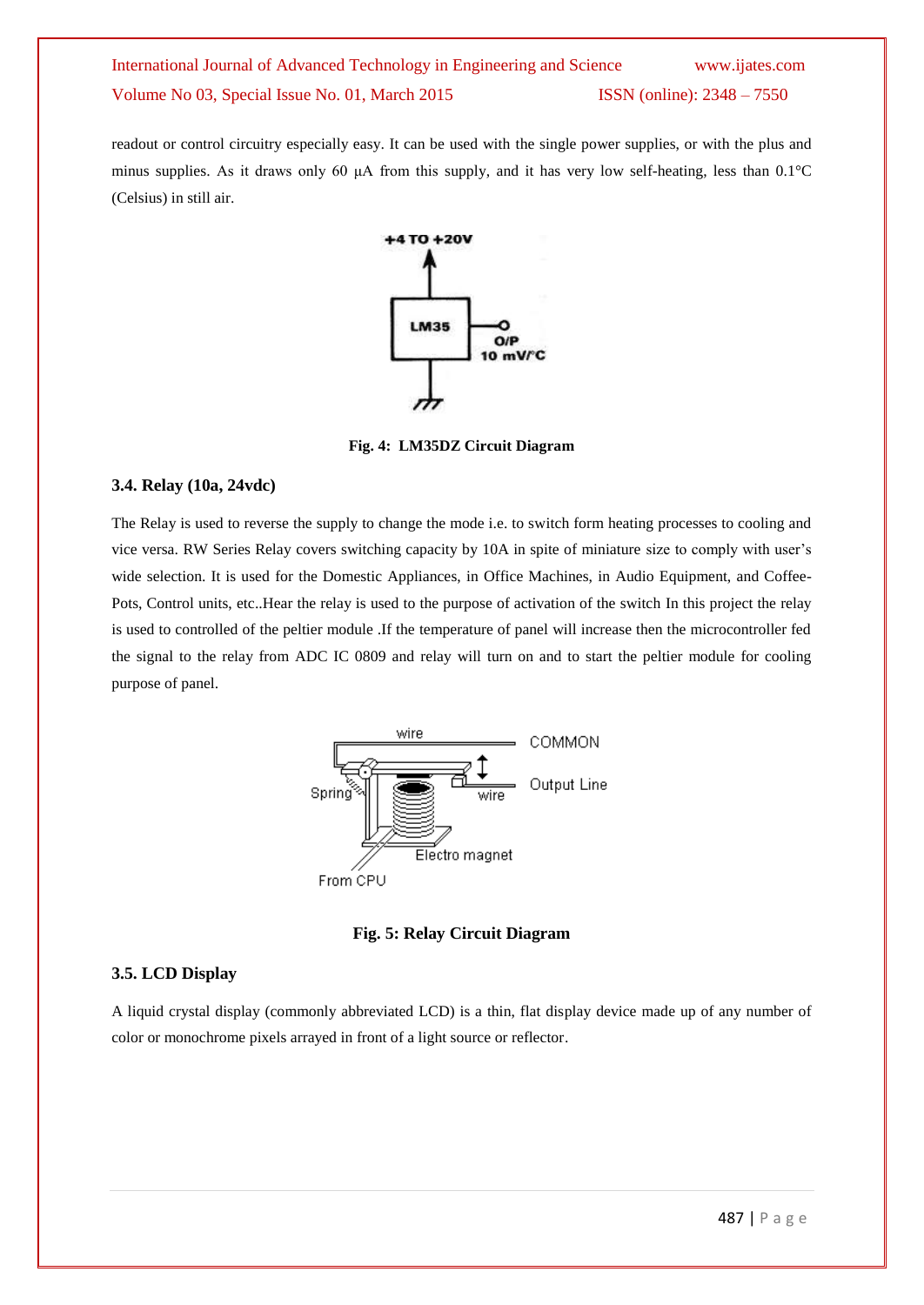

**Fig. 6: Interfacing LCD with Microcontroller IC 89c51**

It is utilized in battery powered electronic devices because it uses small amounts of electric power. In this system LCD is used to display the current temperature values in °C along with indication whether system is in heating mode or cooling mode. It receives input regarding this information from the micro controller.

#### **IV. WORKING OF THE MODEL**

The source for our heater system is renewable energy resource, here PV cells are used. The power from the solar panel is given to two batteries (12V, 7.25A). From batteries the power is delivered to peltier modules (3 no's) connected in parallel each attached to their respective heat sinks. Once the module gets the supply, it starts functioning (either heating or cooling according to its respective mode). The battery also supplies DC fan +fin (Heat Sink). Microcontroller receives 5V from the A.C power source i.e. through Step down transformer (230V to 12V),



#### **Fig. 7: Block Diagram**

Which monitors cooling and heating of the system. Temperature sensor-LM35 series are precision integratedcircuit the temperature sensors, whose output voltage is the linearly proportional to the Centigrade (°C) temperature is kept inside the System, whose output is given to microcontroller which is programmed to interpret the voltage into Centigrade temperature values displayed in the LCD Display. In the cooling mode, microcontroller allows power to the module till the temperature reaches minimum temperature and it maintains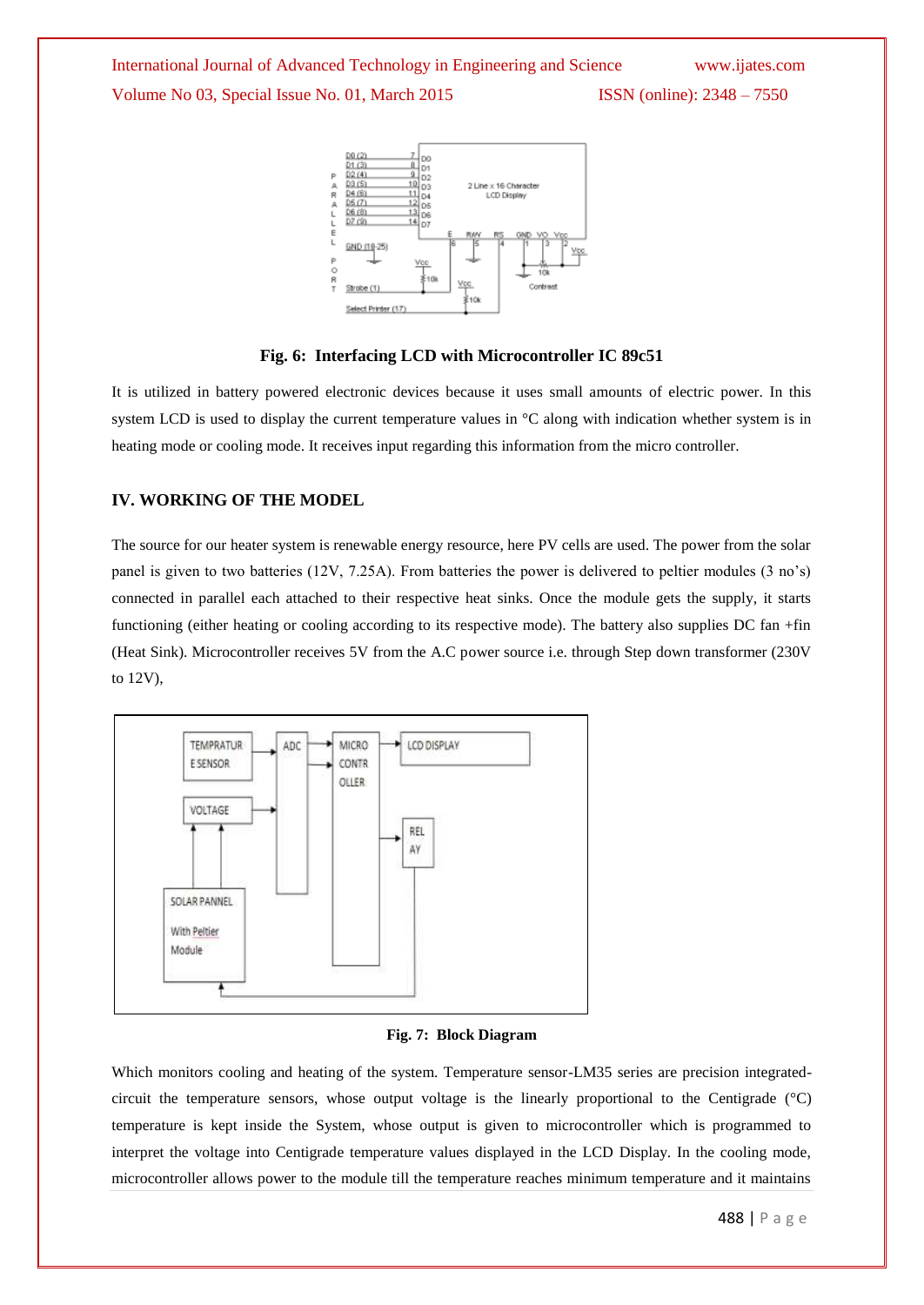the same. For heating process, the supply given to the modules are reversed with the help of relay. Once the terminals are reversed, the heating process starts. During heating, Microcontroller allows power to the module till the temperature reaches maximum point and it maintains the same. Such that the temperature is maintained inside the system.

#### **V. COMPARISM RESULTS**

| <b>TEMPERATURE</b> | <b>VOLTAGE</b> |
|--------------------|----------------|
| 45°C               | 40.58 VOLT     |
| $35^{\circ}$ C     | 41.99 VOLT     |
| $25^{\circ}$ C     | 43.40 VOLT     |



### **VI. SIMULATION RESULT**



**Fig. 9: From mat lab simulation diagram, we can absorb that when temperature is 45 degree centigrade then voltage decreases about 40.58 volt**.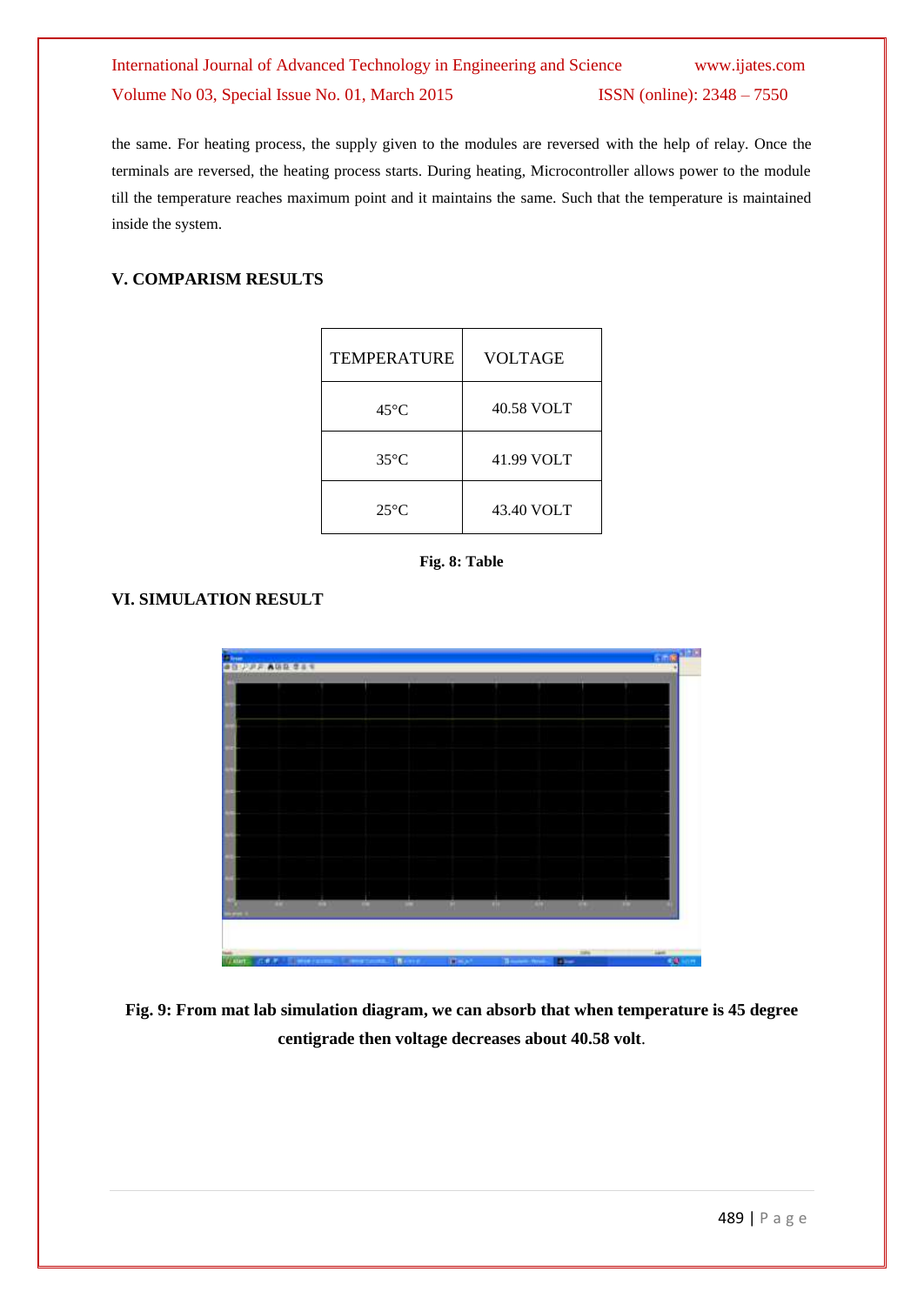



**Fig. 10: From mat lab simulation diagram, we can absorb that when temperature is 35 degree centigrade then voltage increases about 41.99 volt.**



### **Fig. 11: From mat lab simulation diagram, we can absorb that when temperature is 25 degree centigrade then voltage increases about 43.4 volt.**

From the above three simulation diagram we conclude that as temperature increases then the voltage decreases and if the temperature decreases then voltage increases and due voltage increases the overall system efficiency is also increases.

#### **VII. RESULT**

.

From experimental values it is proved that with the use of thermoelectric cooling system improves the power capacity of photovoltaic by 2%-20% and enhances the power efficiency of the photovoltaic by 2.29%-3.37%.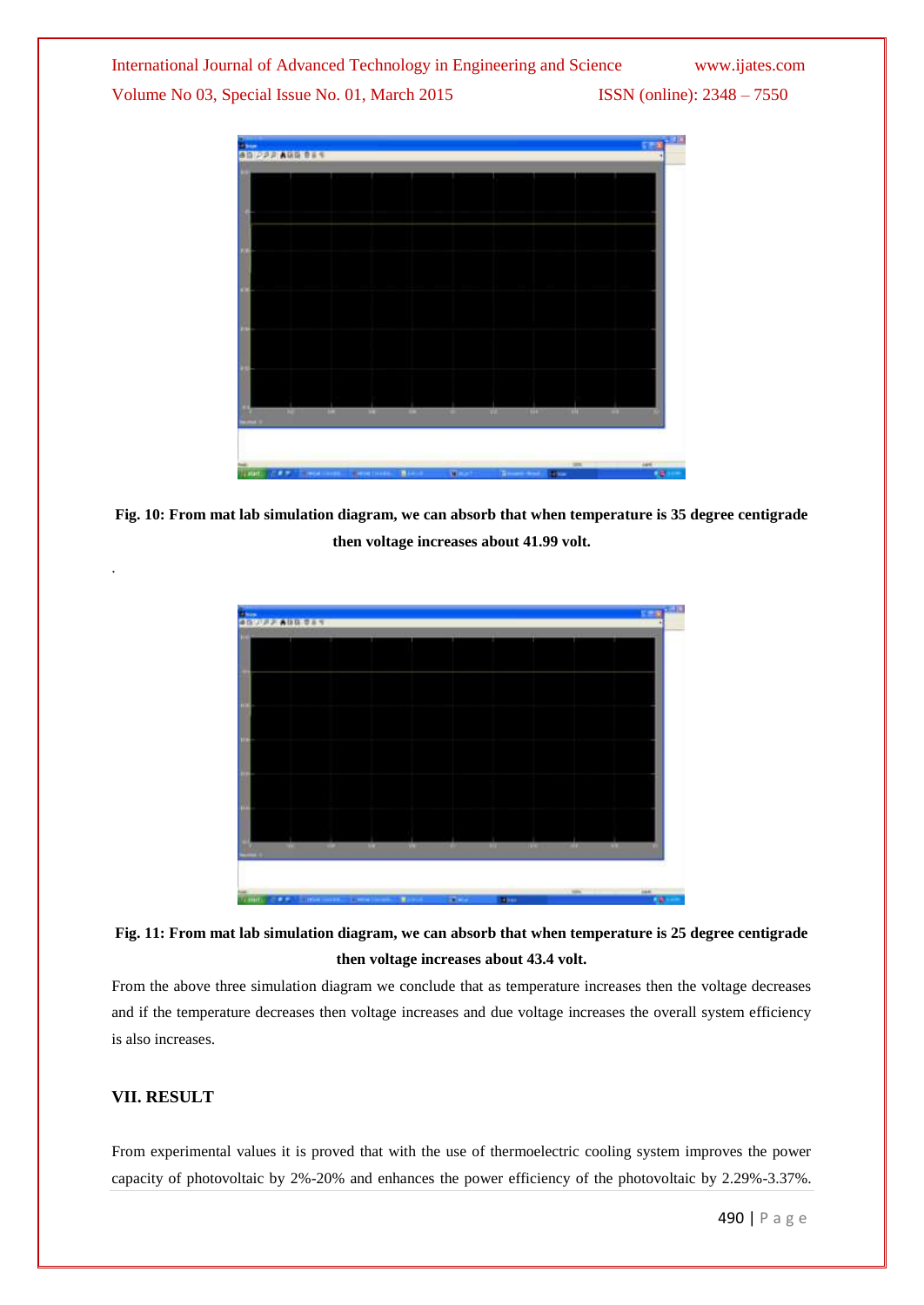Through the combine application of photovoltaic and thermal technologies, the total energy of the overall system can be improved by 37%-60%.

#### **VIII. CONCLUSION**

In this paper, we conclude that as the use of thermoelectric (TE) cooling system improves the power capacity of the Photovoltaic by 2%–20% and enhances the power generation efficiency of the photovoltaic by 2.29%– 3.37%. Through the combined application of photovoltaic and thermal technologies and the total energy of the overall system can be improved by 37%–60%. Also the total efficiency depends on type of module integration and material type also assumption of the backside is sufficiently cooled such that it is at ambient temperature of the system.

#### **IX. FUTURE SCOPE AND APPLICATIONS**

In future we can build a real time model replacing both air conditioner and room heater in one system, i.e. Thermo Electric Hot and Cold Room Conditioner. The units of energy production can be developed in the various regions by using. Peltier(thermoelectric) modules. In these days the society faces the energy crisis but also harmful effects of the pollution. The thermoelectricity is a "Green Technology" to generate electricity without any of the harmful effect. The educational institutions, furnace regions, metro cities, industrial areas of the city, universities and other locations can be selected for the establishment of such energy centers where the waste heat can be easily available and can be recycled after conversion to the same system

#### **REFERENCES**

- [1]. Shirin Ahadi, Hamid Reza Hoseini, Rahim Faez, "Using of thermoelectric devices in photovoltaic cells in order to increase efficiency"Iran, 2014.
- [2]. Arati Kane, Bharati Vidyapeeth College of Engineering, "Performance Enhancement of Building Integrated Photovoltaic Module using Thermoelectric Cooling". Delhi, India, vol.3, no.2, 2013.
- [3]. Stuart R. Wenham, Martin A. Green, "Applied photovoltaics", ISBN: 1844074013, Feb 2007.
- [4]. Jung-Sik Choi, Jae-Sub KO, and Dong-Hwa Chung.Dept. of Electrical Control Eng., Sunchon National University, "Development of a Thermoelectric Cooling System for a High Efficiency BIPV Module "Korea ,2012.
- [5]. S. C. S. Juca, P.C.M. Carvalho, R. I. S. Pereira, D. Petrov3and U. Hilleringmann Federal Institute of Education, Science and Technology of Ceara, "Design and Implementation of a High Temperature Control Monitoring Applied to

Micro thermoelectric Generators", IFCE – Condone Norte Avenue, 10 CEP: 61925-315, Maracanau, CE (Brazil).

- [6]. Amevi Acakpovi, Essel Ben Hagan, "Novel Photovoltaic Module Modeling using Matlab/Simulink", International Journal of Computer Applications, Volume-83, 0973-8887.Dec 2013.
- [7]. Prasad BN, Saini JS. Optimal thermo hydraulic performance of artificially roughened solar air heaters. Solar Energy 47:91–6, 1991